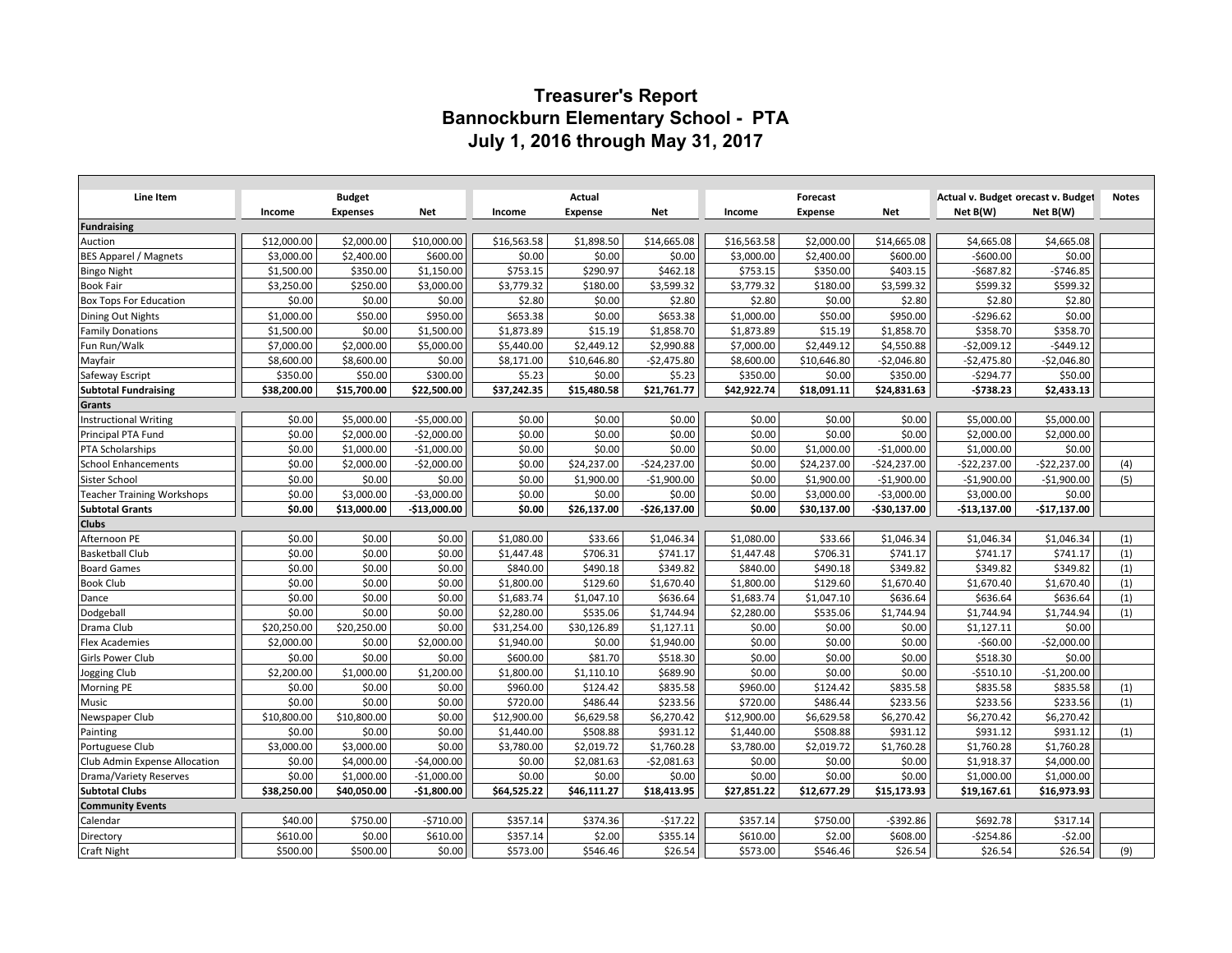# **Treasurer's Report Bannockburn Elementary School - PTA July 1, 2016 through May 31, 2017**

| Line Item                         |             | <b>Budget</b>   |               |              | Actual         |               |             | Forecast       |               | Actual v. Budget orecast v. Budget |              | <b>Notes</b> |
|-----------------------------------|-------------|-----------------|---------------|--------------|----------------|---------------|-------------|----------------|---------------|------------------------------------|--------------|--------------|
|                                   | Income      | <b>Expenses</b> | Net           | Income       | <b>Expense</b> | Net           | Income      | <b>Expense</b> | Net           | Net B(W)                           | Net B(W)     |              |
| <b>International Night</b>        | \$0.00      | \$1,000.00      | $-$1,000.00$  | \$0.00       | \$875.09       | $-5875.09$    | \$0.00      | \$250.00       | $-$ \$250.00  | \$124.91                           | \$750.00     |              |
| Kindergarten Social               | \$0.00      | \$500.00        | $-$500.00$    | \$0.00       | \$500.00       | $-$500.00$    | \$0.00      | \$500.00       | $-$500.00$    | \$0.00                             | \$0.00       |              |
| Newcomers Tea                     | \$0.00      | \$150.00        | $-$150.00$    | \$0.00       | \$157.28       | $-5157.28$    | \$0.00      | \$157.28       | $-5157.28$    | $-57.28$                           | $-57.28$     | (9)          |
| <b>Variety Show</b>               | \$5,000.00  | \$5,000.00      | \$0.00        | \$5,453.40   | \$5,247.71     | \$205.69      | \$5,453.40  | \$5,247.71     | \$205.69      | \$205.69                           | \$205.69     |              |
| <b>Welcome Back Picnic</b>        | \$300.00    | \$700.00        | $-$400.00$    | \$1,438.44   | \$1,670.78     | $-5232.34$    | \$1,438.44  | \$1,670.78     | $-$232.34$    | \$167.66                           | \$167.66     | (9)          |
| <b>Subtotal Community Events</b>  | \$6,450.00  | \$8,600.00      | $-$2,150.00$  | \$8,179.12   | \$9,373.68     | $-$1,194.56$  | \$8,431.98  | \$9,124.23     | $-5692.25$    | \$955.44                           | \$1,457.75   |              |
| <b>Community Support</b>          |             |                 |               |              |                |               |             |                |               |                                    |              |              |
| <b>Cluster Support</b>            | \$0.00      | \$300.00        | $-5300.00$    | \$0.00       | \$250.00       | $-5250.00$    | \$0.00      | \$300.00       | $-5300.00$    | \$50.00                            | \$0.00       |              |
| <b>Community Service</b>          | \$0.00      | \$300.00        | $-$300.00$    | \$0.00       | \$571.66       | $-$571.66$    | \$0.00      | \$571.66       | $-$571.66$    | $-5271.66$                         | $-5271.66$   |              |
| <b>Subtotal Community Support</b> | \$0.00      | \$600.00        | $-$600.00$    | \$0.00       | \$821.66       | $-$ \$821.66  | \$0.00      | \$871.66       | $-5871.66$    | $-5221.66$                         | $-$271.66$   |              |
| <b>Student Support</b>            |             |                 |               |              |                |               |             |                |               |                                    |              |              |
| Artist in Residence               | \$0.00      | \$7,500.00      | $-$7,500.00$  | \$0.00       | \$7,479.50     | $-$7,479.50$  | \$0.00      | \$7,479.50     | $-$7,479.50$  | \$20.50                            | \$20.50      |              |
| <b>Assignment Books</b>           | \$0.00      | \$650.00        | $-5650.00$    | \$0.00       | \$660.00       | $-$660.00$    | \$0.00      | \$660.00       | $-$660.00$    | $-$10.00$                          | $-$10.00$    | (2)          |
| <b>Cultural Arts Enrichment</b>   | \$0.00      | \$4,000.00      | $-$4,000.00$  | \$0.00       | \$3,985.00     | $-$3,985.00$  | \$0.00      | \$3,985.00     | $-53,985.00$  | \$15.00                            | \$15.00      |              |
| Field Day                         | \$0.00      | \$350.00        | $-$ \$350.00  | \$0.00       | \$0.00         | \$0.00        | \$0.00      | \$0.00         | \$0.00        | \$350.00                           | \$350.00     |              |
| Fifth Grade Promotion Support     | \$0.00      | \$500.00        | $-$500.00$    | \$0.00       | \$0.00         | \$0.00        | \$0.00      | \$0.00         | \$0.00        | \$500.00                           | \$500.00     |              |
| Kindergarten Orientation          | \$0.00      | \$250.00        | $-$250.00$    | \$0.00       | \$127.09       | $-$127.09$    | \$0.00      | \$250.00       | $-$250.00$    | \$122.91                           | \$0.00       |              |
| Math Day                          | \$0.00      | \$350.00        | $-$350.00$    | \$0.00       | \$25.00        | $-$25.00$     | \$0.00      | \$350.00       | $-5350.00$    | \$325.00                           | \$0.00       |              |
| <b>Recess Equipment</b>           | \$0.00      | \$500.00        | $-$500.00$    | \$0.00       | \$0.00         | \$0.00        | \$0.00      | \$0.00         | \$0.00        | \$500.00                           | \$500.00     |              |
| Safety Patrol                     | \$0.00      | \$250.00        | $-$250.00$    | \$0.00       | \$270.00       | $-$270.00$    | \$0.00      | \$270.00       | $-$270.00$    | $-520.00$                          | $-$20.00$    | (9)          |
| <b>STEM Day</b>                   | \$0.00      | \$1,000.00      | $-$1,000.00$  | \$0.00       | \$403.85       | $-$403.85$    | \$0.00      | \$403.85       | $-5403.85$    | \$596.15                           | \$596.15     |              |
| STEM/Arts                         | \$0.00      | \$1,000.00      | $-$1,000.00$  | \$0.00       | \$0.00         | \$0.00        | \$0.00      | \$1,000.00     | $-$1,000.00$  | \$1,000.00                         | \$0.00       |              |
| <b>Wednesday Envelopes</b>        | \$0.00      | \$600.00        | $-$600.00$    | \$0.00       | \$624.00       | $-$624.00$    | \$0.00      | \$624.00       | $-$624.00$    | $-$24.00$                          | $-$24.00$    | (9)          |
| <b>Subtotal Student Support</b>   | \$0.00      | \$16,950.00     | -\$16,950.00  | \$0.00       | \$13,574.44    | $-$13,574.44$ | \$0.00      | \$15,022.35    | $-$15,022.35$ | \$3,375.56                         | \$1,927.65   |              |
| <b>Teacher Support</b>            |             |                 |               |              |                |               |             |                |               |                                    |              |              |
| <b>Staff Appreciation</b>         | \$0.00      | \$4,000.00      | $-$4,000.00$  | \$0.00       | \$4,771.91     | $-$4,771.91$  | \$0.00      | \$4,771.91     | $-$4,771.91$  | $-5771.91$                         | $-5771.91$   | (6)          |
| Teacher Classroom Fund            | \$0.00      | \$6,260.00      | $-56,260.00$  | \$0.00       | \$9,371.93     | $-59,371.93$  | \$0.00      | \$9,371.93     | $-59,371.93$  | $-$3,111.93$                       | $-53,111.93$ | (7)          |
| <b>Subtotal Teacher Support</b>   | \$0.00      | \$10,260.00     | -\$10,260.00  | \$0.00       | \$14,143.84    | $-$14,143.84$ | \$0.00      | \$14,143.84    | $-$14,143.84$ | -\$3,883.84                        | -\$3,883.84  |              |
| <b>PTA</b>                        |             |                 |               |              |                |               |             |                |               |                                    |              |              |
| <b>Administrative Fees/Costs</b>  | \$0.00      | \$3,500.00      | $-53,500.00$  | \$0.00       | $-5200.46$     | \$200.46      | \$0.00      | \$3,500.00     | $-53,500.00$  | \$3,700.46                         | \$0.00       | (8)          |
| Audit and Accounting Fees         | \$0.00      | \$1,500.00      | $-$1,500.00$  | \$0.00       | \$1,000.00     | $-$1,000.00$  | \$0.00      | \$0.00         | \$0.00        | \$500.00                           | \$1,500.00   |              |
| Dues from Families                | \$7,000.00  | \$0.00          | \$7,000.00    | \$8,312.54   | \$160.51       | \$8,152.03    | \$8,312.54  | \$160.51       | \$8,152.03    | \$1,152.03                         | \$1,152.03   |              |
| Dues from Staff                   | \$15.00     | \$0.00          | \$15.00       | \$170.00     | \$1.08         | \$168.92      | \$170.00    | \$1.08         | \$168.92      | \$153.92                           | \$153.92     |              |
| Insurance                         | \$0.00      | \$225.00        | $-$225.00$    | \$0.00       | \$212.00       | $-5212.00$    | \$0.00      | \$212.00       | $-5212.00$    | \$13.00                            | \$13.00      |              |
| Interest - Bank Account           | \$5.00      | \$0.00          | \$5.00        | \$5.90       | \$0.00         | \$5.90        | \$5.90      | \$0.00         | \$5.90        | \$0.90                             | \$0.90       |              |
| <b>MCCPTA Dues</b>                | \$0.00      | \$0.00          | \$0.00        | \$0.00       | \$287.00       | $-5287.00$    | \$0.00      | \$287.00       | $-5287.00$    | $-5287.00$                         | $-5287.00$   | (3)          |
| PTA Landscaping                   | \$0.00      | \$1,500.00      | $-$1,500.00$  | \$0.00       | \$0.00         | \$0.00        | \$0.00      | \$0.00         | \$0.00        | \$1,500.00                         | \$1,500.00   |              |
| <b>Returned Check Fees</b>        | \$0.00      | \$25.00         | $-525.00$     | \$0.00       | \$12.50        | $-$12.50$     | \$0.00      | \$25.00        | $-$25.00$     | \$12.50                            | \$0.00       |              |
| <b>Subtotal PTA</b>               | \$7,020.00  | \$6,750.00      | \$270.00      | \$8,488.44   | \$1,472.63     | \$7,015.81    | \$8,488.44  | \$4,185.59     | \$4,302.85    | \$6,745.81                         | \$4,032.85   |              |
|                                   |             |                 |               |              |                |               |             |                |               |                                    |              |              |
| <b>Grand Totals</b>               | \$89,920.00 | \$111,910.00    | $-521,990.00$ | \$118,435.13 | \$127,115.10   | -\$8,679.97   | \$87,694.38 | \$104,253.07   | $-$16,558.69$ | \$12,263.69                        | \$5,532.81   |              |